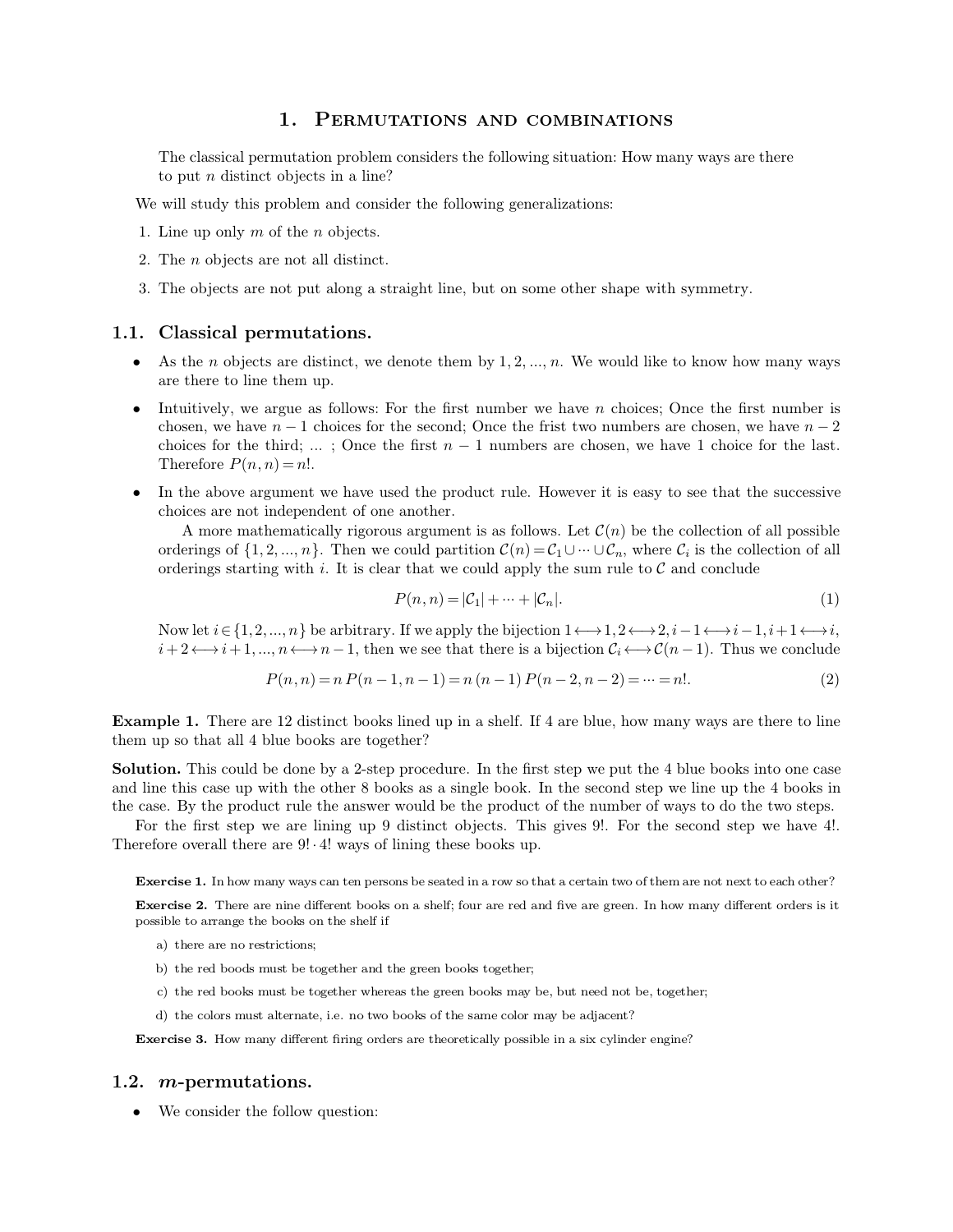How many ways are there to pick *<sup>m</sup>* numbers from <sup>1</sup>*;* <sup>2</sup>*; :::; n* and line them up? Similar to the classical permutation case, we deduce

How many ways are there to pick *m* numbers from 1, 2, ..., *n* and line them up?

\n• Similar to the classical permutation case, we deduce

\n
$$
P(n, m) = n \cdot (n - 1) \cdot \dots \cdot (n - m + 1) = \frac{n!}{(n - m)!}.
$$
\n(3)

\nExample 2. How many integers between 100 and 999 inclusive consist of distinct odd digits?

\nSolution. This is the same as the number of lists of three digits chosen from 1, 3, 5, 7, 9 with no repetition.

**Example 2.** How many integers between 100 and 999 inclusive consist of distinct odd digits?<br>**Solution.** This is the same as the number of lists of three digits chosen from 1*,* 3*,* 5*,* 7*,* 9 with no repitition.<br>Thus t **Example 2.** How many integers betwee<br>**Solution.** This is the same as the number Thus the answer is  $P(5,3) = \frac{5!}{2!} = 60$ .  $\frac{5!}{2!}$  = 60. **Let us a** the same as the number of lists of three digits chosen from 1, 3, 5, 7, 9 with no repit us the answer is  $P(5,3) = \frac{5!}{2!} = 60$ .<br>**Exercise 4.** A room has six doors. In how many ways is it possible to enter by o **Exercise 4.** A room has six doors. In how many ways is it possible to enter by one and leads<br>**Exercise 5.** How many integers between 138 and 976 consist of distinct odd digits?<br>**Exercise 6.** How many integers between 100

**Exercise 4.** A room has six doors. In how many ways is it possible to enter by one and leave by another?<br>**Exercise 5.** How many integers between 138 and 976 consist of distinct odd digits?<br>**Exercise 6.** How many integers **Exercise 4.** A room has six doors. In how many ways is it possible to enter by one an **Exercise 5.** How many integers between 138 and 976 consist of distinct odd digits? **Exercise 6.** How many integers between 100 and 999 **Exercise 5.** How many integers between 138 and 976 consist of distinct odd digits?<br>**Exercise 6.** How many integers between 100 and 999 have distinct digits? Of these<br>**Exercise 7.** How many of the first 1000 positive integ

**Exercise 6.** How many integers between 100 and 999 have distinct digits? Of these numbers how many are odd?<br>**Exercise 7.** How many of the first 1000 positive integers have distinct digits?<br>**Exercise 8.** How many natural n **Exercise 7.** How many of the first 1000 positive integers have distinct digits?<br> **Exercise 8.** How many natural numbers are there with all digits distinct?<br> **Exercise 9.** A man has a large supply of wooden regular tetrahe **Exercise 8.** How many natural numbers are there with all digits distinct?<br> **Exercise 9.** A man has a large supply of wooden regular tetrahedra, all the same size. If he paints each triangular face in one of four colors, h **Exercise 9.** A man has a large supply of wooden regular tetrahedra, all the same size. If he paints each triangular face in<br>one of four colors, how many different painted tetrahedra can he make, allowing all possible comb

Exercise 9. A man has a large supply of wooden regular tetrahedra, all the same size. If he paints each triangular face in<br>one of four colors, how many different painted tetrahedra can he make, allowing all possible combin one of four colors, how many different painted tetrahedra can he mal<br>your answer.<br>**Exercise 10.** Signals are made by running five colored flags up a r<br>is an unlimited supply of flags of seven different colors? What if ad<br>W **1.3. Combinations and multinomial coefficients.**<br> **1.3. Combinations and multinomial coefficients.**<br> **1.3. Combinations and multinomial coefficients.**<br> **1.3. Combinations and multinomial coefficients.**<br> **1.8. IV** 

How many ways are there to line up *n* objects, some of them may be identical listinguishable)? (indistinguishable)? • We consider the followi<br>How many v<br>(indistinguishab.)<br>• The simplest case.<br>Let's first consider t

Consider the simplestion:<br>How many ways are there to line up *n* objects, some of them may be identical<br>(indistinguishable)?<br>e simplest case.<br>Let's first consider the simplest case: All *n* objects are identical. In this How many ways are<br>
(indistinguishable)?<br>
• The simplest case.<br>
Let's first consider the simp<br>
one way to line them up.<br>
• Combinations. Equality of the simplest case: All  $n$  way to line them up.<br>which is the simplest case: All  $n$  way to line them up.<br>which is the second simplest case:<br>We consider the second simplest case:<br>How many ways are there to line

For many extends in this case. All *n* objects are identical. In this case clearly there is only  $\alpha$  in the them up.<br>
Soms.<br>
How many ways are there to line up *n* objects, among which *m* are identical and the<br>
Equal on v to line them up.<br>
aations.<br>
consider the second simplest case:<br>
How many ways are there to line up<br>
other  $n - m$  are also identical.?<br>
denote the answer by  $C(n, m)$ . To find Combinations.<br>We consider the second simplest case:<br>How many ways are there to line up *n* objects, among which *m* are identical and the<br>other  $n - m$  are also identical.?<br>We denote the answer by  $C(n, m)$ . To find a formula

First we group the *m* identical objects we group the *m* in the other  $n - m$  are also identical.?<br>We denote the answer by  $C(n, m)$ . To find a formula for it we argue as follows.<br>First we group the *m* identical objects tog *How many ways are there to line up <i>n* objects, among which *m* are identical and the other  $n - m$  are also identical.?<br> *We* denote the answer by  $C(n, m)$ . To find a formula for it we argue as follows.<br> *First* we group t other  $n - m$  are also identical.?<br>We denote the answer by  $C(n, m)$ . To find a formula for it we argue as follows.<br>First we group the m identical objects together and mark them 1, 2, ..., m, and mark the remaining<br> $n - m$  iden We denote the answer by  $C(n, m)$ . To find a formula for it we argue as follows.<br>First we group the *m* identical objects together and mark them 1, 2, ..., *m*, and mark the remaining  $n - m$  identical objects  $m + 1, ..., n$ . We k We denote the answer by  $C(n, m)$ . To find a formula for it we argue as follows.<br>First we group the *m* identical objects together and mark them 1, 2, ..., *m*, and mark the remaining  $n - m$  identical objects  $m + 1, ..., n$ . We k we erase the marks. When we do many originally "different" ways become the same. More specifically, once the positions of the *m* identical objects are fixed, all different "markings" of the *n* objects become the same. B the same. By the product rule we have  $m! \cdot (n-m)!$  different ways of marking. Consequently we have

$$
C(n,m) = \frac{n!}{m!\,(n-m)!} \tag{4}
$$

 $C(n, m) = \frac{n!}{m! (n-m)!}$ <br>by applying the product rule backward.<br>NOTATION 3. An equally, if not more, popular notation for combinations is  $\binom{n}{m} := C(n, m)$ <br>use both notations in the following.  $\lambda - C(n)$  $:= C(n,m). \ \ We \ will$ *use both notations in the product rule backward.*<br> *NOTATION 3. An equally, if not more, puse both notations in the following.* **Remark 4.** It is easy to see that  $C(n, m)$  is the number of ways to choose *m* objects (but do not order them) from *n* different objects. NOTATION 3. An equally, if not more, use both notations in the following.<br>**Remark 4.** It is easy to see that  $C(r)$  order them) from n different objects.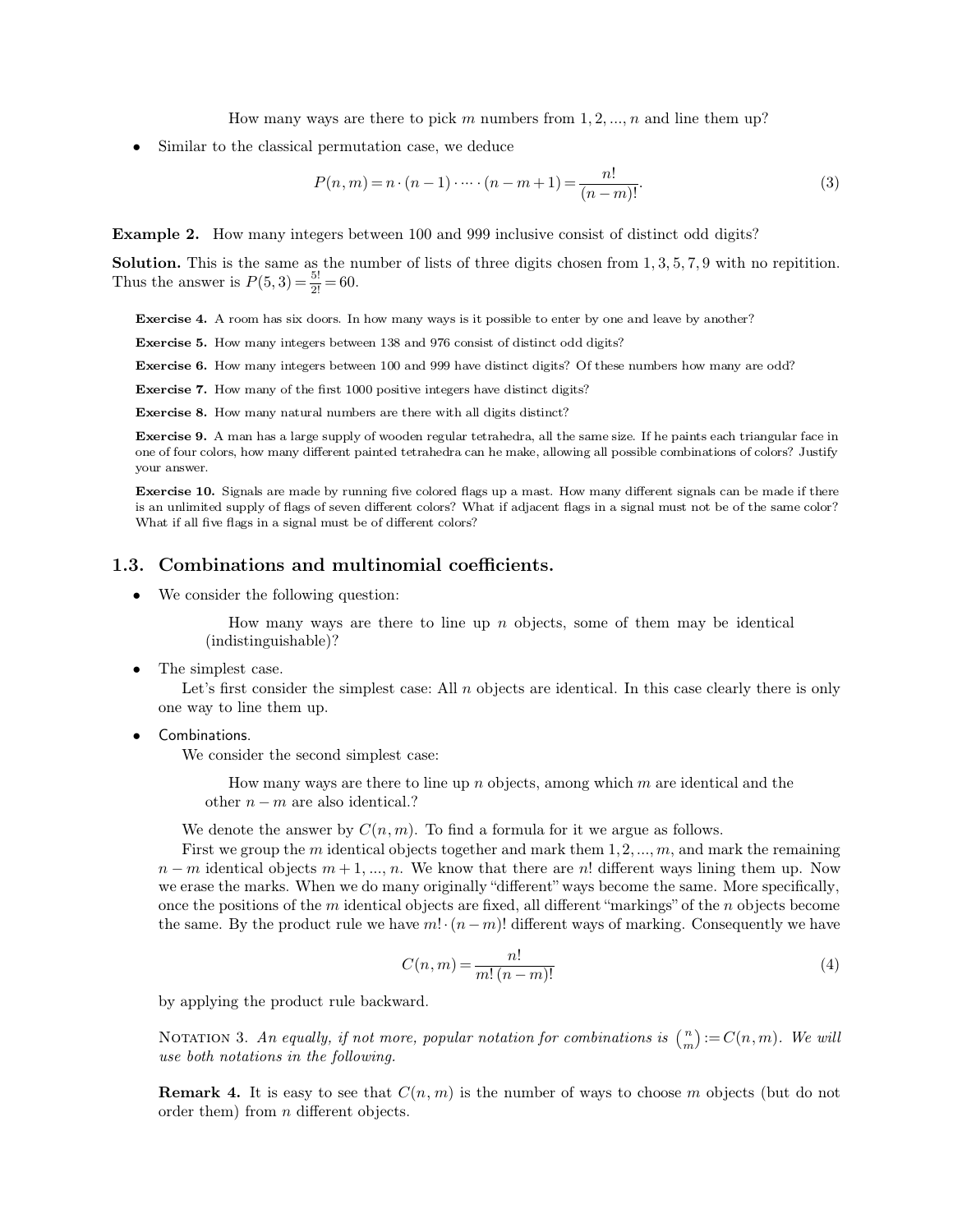**Example 5.** A certain men's club has sixty members; thirty are business men and thirty are profes-**Example 5.** A certain men's club has sixty members; thirty are busin sors. In how many ways can a committee of eight be selected a) if at least three must be business men and at least three profess **ample 5.** A certain men's club has sixty members; thirty are business men i. In how many ways can a committee of eight be selected a) if at least three must be business men and at least three professors; b) the only condi **ample 5.** A certain men's club has sixty members; thirty are business men and thirty as. In how many ways can a committee of eight be selected a) if at least three must be business men and at least three professors; b) t sors. In how many ways can a committee of eight be selected<br>a) if at least three must be business men and at least three professors;<br>b) the only condition is that at least one of the eight must be a busine<br>(Leave the answ

- 
- b) the only condition is that at least one of the eight must be a business men?<br>ave the answers in  $C(n, m)$  symbols.)<br>**lution.**<br>a) There are three mutually exclusive cases:<br>1. 3B, 5P. In this case we have  $C(30, 3) \cdot C(30,$

# **Solution.**

- 
- 1. 3B, 5P. In this case we have  $C(30,3) \cdot C(30,5)$ .<br>
2. 4B, 4P. In this case we have  $C(30,4)^2$ .<br>
3. 5B, 3P. In this case we have  $C(30,5) \cdot C(30,3)$ . There are three mutually exclusive cases:<br>
1. 3B, 5P. In this case we have  $C(30,3) \cdot C(30,5)$ .<br>
2. 4B, 4P. In this case we have  $C(30,4)^2$ .<br>
3. 5B, 3P. In this case we have  $C(30,5) \cdot C(30,3)$ .<br>
By the sum rule the answer
	- 2. 4B, 4P. In this case we have  $C(30, 4)^2$ .
	-

$$
C(30,3) C(30,5) + C(30,4)^2 + C(30,5) C(30,3). \tag{5}
$$

3. 5B, 3P. In this case we have  $C(30,5) \cdot C(30,3)$ .<br>By the sum rule the answer is given by<br> $C(30,3) C(30,5) + C(30,4)^2 + C(30,5) C(30,3)$ . (5)<br>b) We first calculate that there are  $C(30,8)$  different ways to form the committee By the sum rule the answer is given by<br>  $C(30,3) C(30,5) + C(30,4)^2 + C(30,5) C(30,3)$ . (5)<br>
We first calculate that there are  $C(30,8)$  different ways to form the committee without any<br>
business men, and  $C(60,8)$  different wa  $C(30,3) C(30,5) + C($ <br>We first calculate that there are  $C(30,8)$ <br>business men, and  $C(60,8)$  different ways<br>sum rule then gives the answer as<br> $C(60,8)$ sum rule then gives t<br>Multinomial coefficients.<br>We consider the general

$$
C(60,8) - C(30,8). \tag{6}
$$

Multinomial coefficients.<br>We consider the general case:

How many ways are there to line up *<sup>n</sup>* objects that can be partitioned into *<sup>k</sup>* groups mial coefficients.<br>
consider the general case:<br>
How many ways are there to line up *n* objects that can be partitioned into *k* groups<br>
with  $n_1, n_2, ..., n_k$  objects respectively, and the objects in the same group are identi It inomial coefficients.<br>We consider the general case:<br>How many ways are there to line up *n* objects that can be<br>with  $n_1, n_2, ..., n_k$  objects respectively, and the objects in the<br>Similar argument as above (for combinations

Let 
$$
\omega
$$
 in the  $\omega$  is the same group are identical?

\ncombinations) shows that

\n
$$
\binom{n}{n_1, \dots, n_k} = \frac{n!}{n_1! \cdots n_k!}
$$
\n(7)

\nThen in space. A, but is trying to many from (0, 0, 0), to  $(n_1, n_2, n_3)$ .

Similar argument as above (for combinations) shows that<br>  ${n \choose n_1, ..., n_k} = \frac{n!}{n_1! \cdots n_k!}$  (7)<br> **Example 6.** Consider a lattice frame in space. A bug is trying to move from  $(0, 0, 0)$  to  $(n_1, n_2, n_3)$ .<br>
The total number of **Example 6.** Consider a lattice frame in space. A bug is trying to move from  $(0,0,0)$  to  $(n_1,n_2,n_3)$ . . **1.4. Combinatorial identities.**<br>**1.4. Combinatorial identities.**<br>**Example 7.** The following holds. **Example 6.** Consider a lattice<br>The total number of different pa<br>1.4. **Combinatorial identities**<br>**Example 7.** The following holds.<br>a)  $\binom{n}{r} = \binom{n}{r}$ .

**Example 7.** The following holds.

\n- a) 
$$
\binom{n}{m} = \binom{n}{n-m}
$$
.
\n- b)  $\binom{n+1}{m+1} = \binom{n}{m+1} + \binom{n}{m}$ .
\n- oof.
\n- a) It is clear that  $\binom{n}{m} = -\frac{1}{n-m}$ .
\n

## **Proof.**

$$
\binom{n}{m} = \frac{n!}{m!(n-m)!} = \frac{n!}{(n-m)!m!} = \binom{n}{n-m}.
$$
\n(8)

It is clear that  $\binom{n}{m}$ :<br>Alternatively, we have  $\binom{n}{m}$  – The results

we have  
\n
$$
{n \choose m} = \frac{n!}{m! (n-m)!} = \frac{n!}{(n-m)! m!} = {n \choose n-m}.
$$
\nwe have  
\n
$$
{n \choose m} =
$$
\nThe number of ways to choose *m* objects from *n* objects  
\n= The number of ways to discover *n* – *m* objects from *n* objects  
\n= The number of ways to choose *n* – *m* objects from *n* objects  
\n=  ${n \choose n-m}$ .